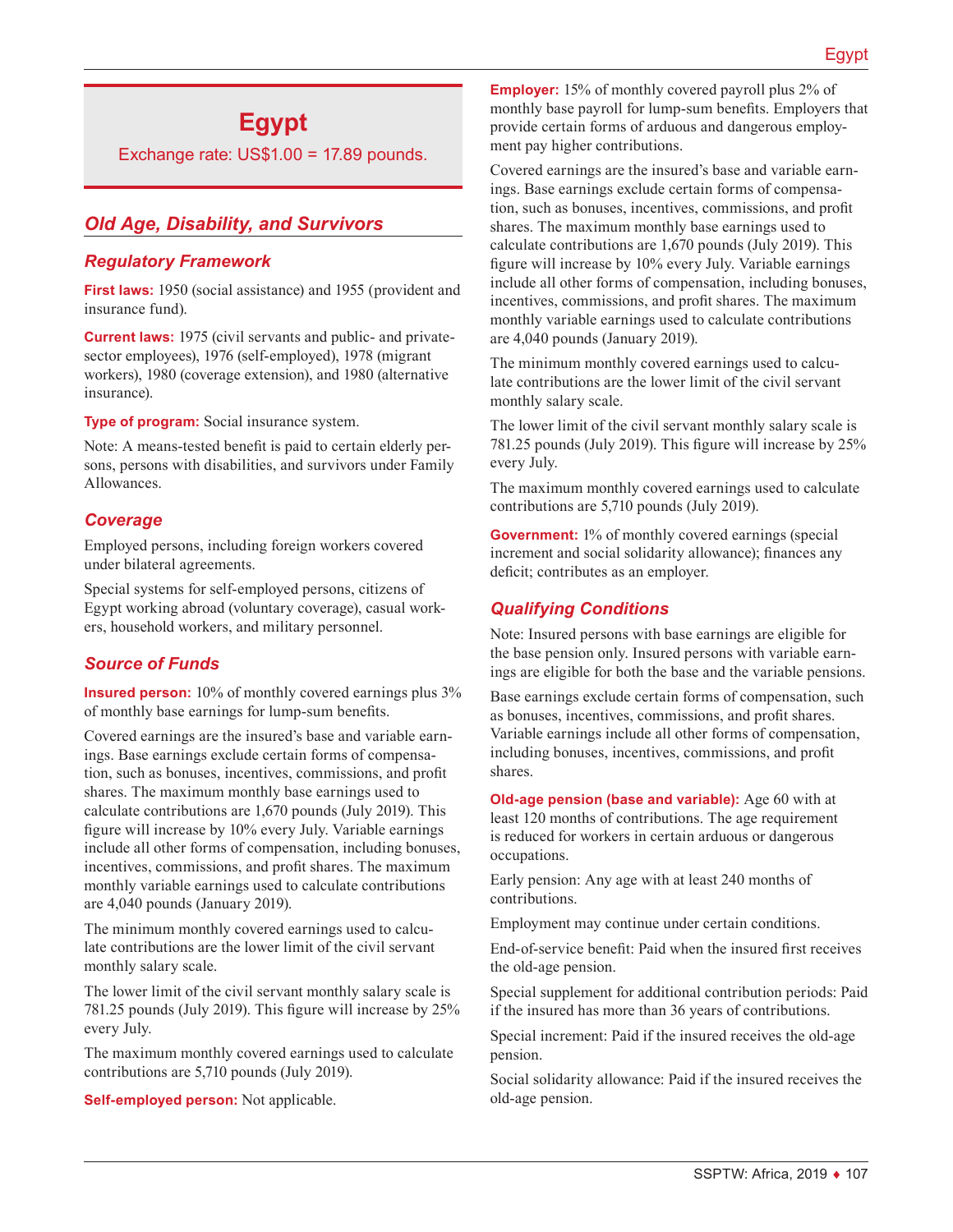**Old-age settlement:** Age 60 and does not qualify for the old-age pension; at any age if permanently emigrating, or for an insured woman aged 51 or older (married, divorced, or widowed) who does not qualify for the old-age pension.

End-of-service benefit: Paid when the insured receives the old-age settlement.

**Disability pension (base and variable):** Must be younger than the normal retirement age, be assessed with a total or partial disability and permanent incapacity for any gainful employment, and have at least three consecutive months or a total of six months of contributions (there is no minimum qualifying period for public-sector employees). The disability must begin while in covered employment or within a year after employment ceases; 10 years of contributions are required if the disability began more than a year after employment ceased.

End-of-service benefit: Paid when the insured first receives the disability pension.

Supplemental benefit: Paid if the insured receives the disability pension.

Special increment: Paid if the insured receives the disability pension.

Social solidarity allowance: Paid if the insured receives the disability pension.

Constant-attendance allowance: Paid if the insured requires the constant attendance of others to perform daily functions.

A medical committee assesses the degree of disability.

**Disability settlement:** Paid if the insured is assessed with a total disability but does not qualify for a disability pension.

End-of-service benefit: Paid when the insured receives the disability settlement.

Supplemental benefit: Paid if the insured receives the disability settlement.

**Survivor pension (base and variable):** Paid if the deceased received or was entitled to receive an old-age or disability pension. The pension is also paid if the deceased was younger than age 60 and had at least three consecutive months or a total of six months of contributions or at least 10 years of contributions if the death occurred more than a year after employment ceased.

Eligible survivors include a dependent widow; a divorced wife without any other source of income and previously married to the deceased for at least 20 years; a dependent widower with a disability; dependent sons younger than age 21 (age 26 if a full-time student, no limit if disabled); unmarried dependent daughters; dependent parents; and, in the absence of eligible sons or daughters, dependent brothers and sisters under certain conditions.

End-of-service benefit: Paid when a survivor first receives the survivor pension.

Supplemental benefit: Paid to a survivor receiving the survivor pension.

Special increment: Paid to a survivor receiving the survivor pension.

Social solidarity allowance: Paid to a survivor receiving the survivor pension.

**Survivor settlement:** Paid to eligible survivors or the legal heir if the deceased did not qualify for a survivor pension at the time of death.

End-of-service benefit: Paid when a survivor receives the survivor settlement.

Supplemental benefit: Paid to a survivor receiving the survivor settlement.

**Death grant:** Paid to named survivors when an insured person or pensioner dies.

Eligible survivors include (in order of priority) a dependent widow or a dependent widower with a disability; a dependent son younger than age 21 (age 26 if a full-time student, no limit if disabled) or an unmarried dependent daughter; dependent parents; and dependent brothers and sisters under certain conditions.

**Funeral grant:** Paid to the widow(er) or to the eldest child when an old-age or disability pensioner dies.

### *Old-Age Benefits*

**Base old-age pension:** Up to 2.2% (2.5% for arduous work or 2.8% for dangerous work) of the insured's reference monthly base earnings is paid for each year of contributions, up to 36 years.

The reference monthly base earnings are the insured's average monthly base earnings in the last two years or in the five years before the last two years multiplied by 1.5, whichever is lower. If the contribution period before the last two years is less than five years, the reference monthly base earnings are the insured's average monthly base earnings in the last two years or in the years of contribution before the last two years multiplied by 1.1 for each year of contributions before the last two years, whichever is lower.

The maximum monthly base old-age pension is 80% of the maximum monthly base earnings used to calculate contributions.

The maximum monthly base earnings used to calculate contributions are 1,670 pounds (July 2019).

Early pension: The pension is calculated based on an actuarial reduction factor specified by law.

End-of-service benefit: A lump sum of one month of the insured's reference monthly base earnings is paid for each year of contributions.

Special supplement for additional contribution periods: A lump sum of 15% (9% for contribution periods paid retroactively) of the insured's reference monthly base earnings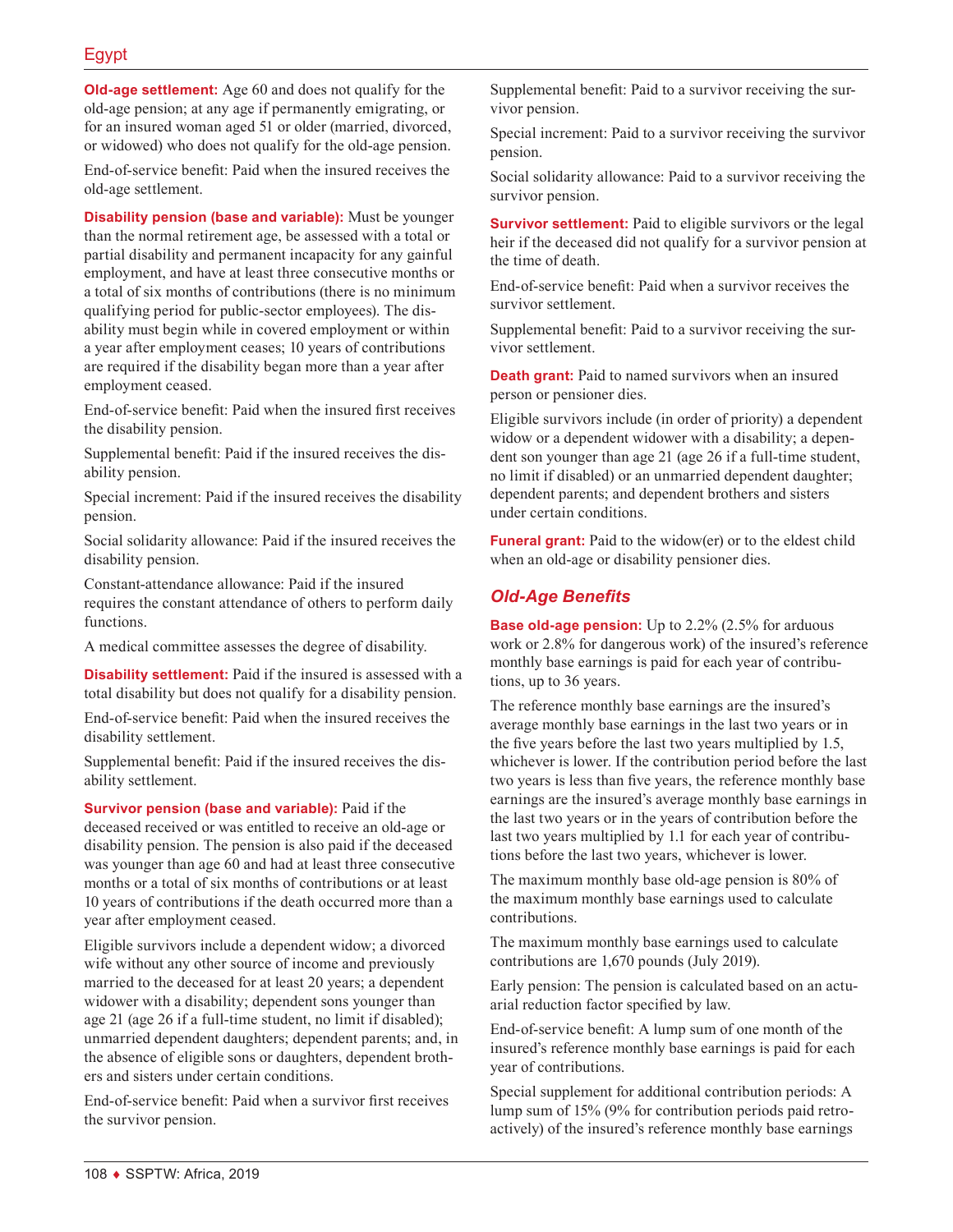multiplied by 12 is paid for each year of contributions exceeding 36 years.

Special increment: 25% of the base old-age pension is paid.

The minimum monthly special increment is 20 pounds.

The maximum monthly special increment is 35 pounds.

Social solidarity allowance: 450 pounds a month is paid.

Benefit adjustment: Benefits are adjusted periodically by the government depending on available resources.

**Variable old-age pension:** 2.2% (2.5% for arduous work or 2.8% for dangerous work) of the insured's reference monthly variable earnings is paid for each year of contributions.

The reference monthly variable earnings are the insured's average monthly variable earnings for the total contribution period plus 3% for each complete year of contributions, up to 4,040 pounds (January 2019).

Early pension: The pension is calculated based on an actuarial reduction factor specified by law.

The minimum total old-age pension (base plus variable) is 50% of the insured's average monthly earnings (base plus variable) in the last two years (with at least 20 years of contributions) or 500 pounds (July 2017), whichever is greater.

The maximum total old-age pension (base plus variable) is 80% of the maximum monthly earnings (base plus variable) used to calculate contributions.

The maximum monthly covered earnings used to calculate contributions are 5,710 pounds (July 2019).

**Old-age settlement:** A lump sum of 15% of the insured's total reference monthly earnings (base plus variable) multiplied by 12 is paid for each year of contributions.

The reference monthly base earnings are the insured's average monthly base earnings in the last two years or in the five years before the last two years multiplied by 1.5, whichever is lower. If the contribution period before the last two years is less than five years, the reference monthly base earnings are the insured's average monthly base earnings in the last two years or in the years of contribution before the last two years multiplied by 1.1 for each year of contributions before the last two years, whichever is lower.

The reference monthly variable earnings are the insured's average monthly variable earnings for the total contribution period plus 3% for each complete year of contributions, up to 4,040 pounds (January 2019).

End-of-service benefit: A lump sum of one month of the insured's reference monthly base earnings is paid for each year of contributions.

### *Permanent Disability Benefits*

**Base disability pension:** Up to 2.2% (2.5% for arduous work or 2.8% for dangerous work) of the insured's reference monthly base earnings is paid for each year of contributions, up to 36 years.

The reference monthly base earnings are the insured's average monthly base earnings in the last two years or in the five years before the last two years multiplied by 1.5, whichever is lower. If the contribution period before the last two years is less than five years, the reference monthly base earnings are the insured's average monthly base earnings in the last two years or in the years of contribution before the last two years multiplied by 1.1 for each year of contributions before the last two years, whichever is lower.

The maximum monthly base disability pension is 80% of the maximum monthly base earnings used to calculate contributions.

The maximum monthly base earnings used to calculate contributions are 1,670 pounds (July 2019).

End-of-service benefit: A lump sum of one month of the insured's reference monthly base earnings is paid for each year of contributions.

The minimum end-of-service benefit is 10 times the insured's reference monthly base earnings.

Supplemental benefit: 12 times the insured's reference monthly base earnings multiplied by an age coefficient is paid for a total disability. The benefit is reduced by 50% for a partial disability.

Special increment: 25% of the base disability pension is paid.

The minimum monthly special increment is 20 pounds.

The maximum monthly special increment is 35 pounds.

Social solidarity allowance: 450 pounds a month is paid.

Constant-attendance allowance: 20% of the base disability pension is paid.

Benefit adjustment: Benefits are adjusted periodically by the government depending on available resources.

**Variable disability pension:** 2.2% (2.5% for arduous work or 2.8% for dangerous work) of the insured's reference monthly variable earnings is paid for each year of contributions for total disability.

The reference monthly variable earnings are the insured's average monthly variable earnings for the total contribution period plus 3% for each complete year of contributions, up to 4,040 pounds (January 2019).

The minimum total monthly disability pension (base plus variable) is 65% of the insured's average monthly earnings (base plus variable) in the last two years (with at least 20 years of contributions) or 500 pounds (July 2017), whichever is greater.

The maximum total monthly disability pension (base plus variable) is 80% of the maximum monthly covered earnings (base plus variable) used to calculate contributions.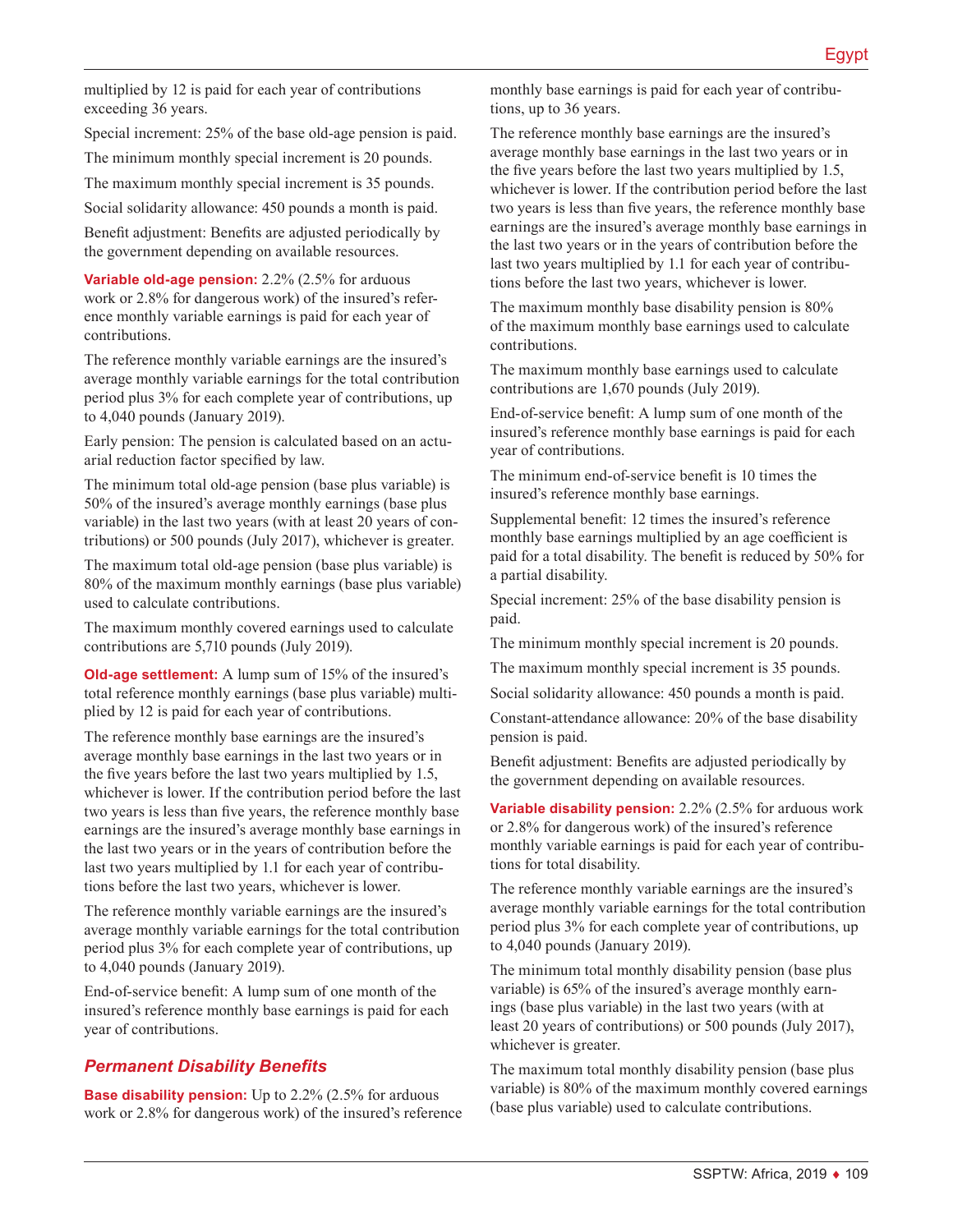The maximum monthly covered earnings used to calculate contributions are 5,710 pounds (July 2019).

Supplemental benefit: 12 times the insured's reference monthly variable earnings multiplied by an age coefficient is paid for a total disability. The benefit is reduced by 50% for a partial disability.

Constant-attendance allowance: 20% of the variable disability pension is paid.

**Disability settlement:** A lump sum of 15% of the insured's total reference monthly earnings (base plus variable) multiplied by 12 is paid for each year of contributions.

The reference monthly base earnings are the insured's average monthly base earnings in the last two years or in the five years before the last two years multiplied by 1.5, whichever is lower. If the contribution period before the last two years is less than five years, the reference monthly base earnings are the insured's average monthly base earnings in the last two years or in the years of contribution before the last two years multiplied by 1.1 for each year of contributions before the last two years, whichever is lower.

The reference monthly variable earnings are the insured's average monthly variable earnings for the total contribution period plus 3% for each complete year of contributions, up to 4,040 pounds (January 2019).

End-of-service benefit: A lump sum of one month of the insured's reference monthly base earnings is paid for each year of contributions.

The minimum end-of-service benefit is 10 times the insured's reference monthly base earnings.

Supplemental benefit: 12 times the insured's total reference monthly earnings (base plus variable) multiplied by an age coefficient is paid. The benefit is reduced by 50% for a partial disability.

### *Survivor Benefits*

**Base survivor pension:** Up to 2.2% (2.5% for arduous work or 2.8% for dangerous work) of the deceased's reference monthly base earnings is paid for each year of contributions, up to 36 years.

The reference monthly base earnings are the deceased's average monthly base earnings in the last two years or in the five years before the last two years multiplied by 1.5, whichever is lower. If the contribution period before the last two years is less than five years, the reference monthly base earnings are the deceased's average monthly base earnings in the last two years or in the years of contribution before the last two years multiplied by 1.1 for each year of contributions before the last two years, whichever is lower.

The maximum monthly base survivor pension is 80% of the maximum monthly base earnings used to calculate contributions.

The maximum monthly base earnings used to calculate contributions are 1,670 pounds (July 2019).

End-of-service benefit: A lump sum of one month of the deceased's reference monthly base earnings is paid for each year of contributions.

The minimum end-of-service benefit is 10 times the deceased's reference monthly base earnings.

Supplemental benefit: 12 times the deceased's reference monthly base earnings multiplied by an age coefficient is paid.

Special increment: 25% of the base survivor pension is paid.

The minimum monthly special increment is 20 pounds.

The maximum monthly special increment is 35 pounds.

Social solidarity allowance: 450 pounds a month is paid.

Benefit adjustment: Benefits are adjusted periodically by the government depending on available resources.

**Variable survivor pension:** 2.2% (2.5% for arduous work or 2.8% for dangerous work) of the deceased's reference monthly variable earnings is paid for each year of contributions.

The reference monthly variable earnings are the deceased's average monthly variable earnings for the total contribution period plus 3% for each complete year of contributions, up to 4,040 pounds (January 2019).

The minimum total monthly survivor pension (base plus variable) is 65% of the deceased's average monthly earnings (base plus variable) in the last two years (with at least 20 years of contributions) or 500 pounds (July 2017), whichever is greater.

The maximum total survivor pension (base plus variable) is 80% of the maximum monthly covered earnings (base plus variable) used to calculate contributions.

The maximum monthly covered earnings used to calculate contributions are 5,710 pounds (July 2019).

Supplemental benefit: 12 times the deceased's reference monthly variable earnings multiplied by an age coefficient is paid.

**Survivor settlement:** A lump sum of 15% (9% for contribution periods paid retroactively) of the deceased's total reference monthly earnings (base plus variable) multiplied by 12 is paid for each year of contributions.

The reference monthly base earnings are the deceased's average monthly base earnings in the last two years or in the five years before the last two years multiplied by 1.5, whichever is lower. If the contribution period before the last two years is less than five years, the reference monthly base earnings are the deceased's average monthly base earnings in the last two years or in the years of contribution before the last two years multiplied by 1.1 for each year of contributions before the last two years, whichever is lower.

The reference monthly variable earnings are the deceased's average monthly variable earnings for the total contribution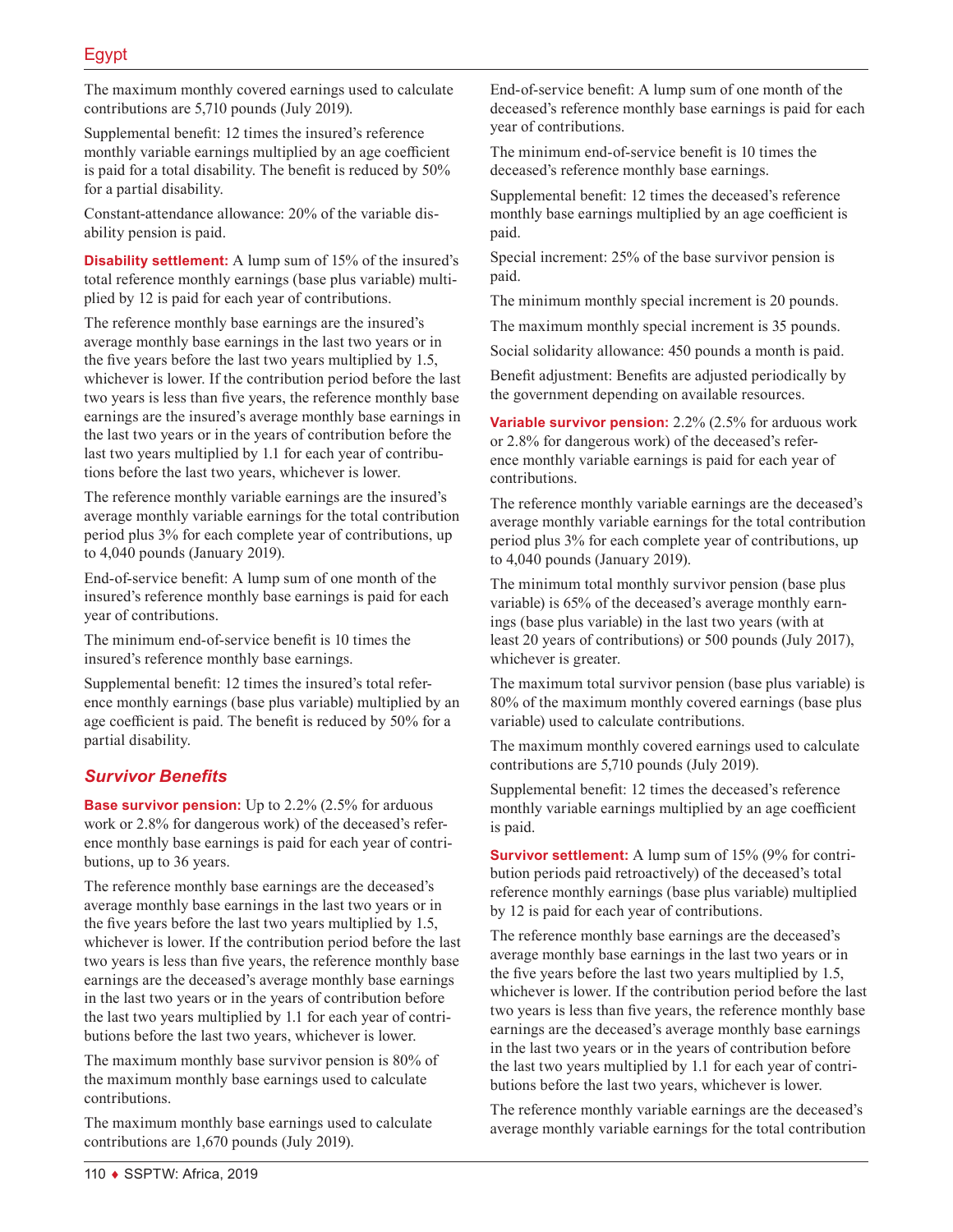period plus 3% for each complete year of contributions, up to 4,040 pounds (January 2019).

End-of-service benefit: A lump sum of one month of the deceased's reference monthly base earnings is paid for each year of contributions.

The minimum end-of-service benefit is 10 times the deceased's reference monthly base earnings.

Supplemental benefit: 12 times the deceased's total reference monthly earnings (base plus variable) multiplied by an age coefficient is paid.

**Death grant:** A lump sum of three months of the old-age or disability pension (base plus variable) the deceased received or was entitled to receive is paid.

**Funeral grant:** A lump sum of two months of the old-age or disability pension (base plus variable) the deceased received or was entitled to receive pension is paid.

The minimum funeral grant is 200 pounds.

### *Administrative Organization*

Ministry of Social Solidarity ([http://www.moss.gov.eg/\)](http://www.moss.gov.eg/) provides general supervision.

Public and Private Social Insurance Fund administers the programs and collects contributions.

Government Social Insurance Fund administers the program for government employees and collects contributions.

## *Sickness and Maternity*

### *Regulatory Framework*

**First laws:** 1959 and 1964.

**Current laws:** 1975 (social security) and 2016 (public sector).

**Type of program:** Social insurance system.

Note: A 2018 law extending the coverage of medical benefits to all citizens regardless of their ability to contribute is being gradually implemented. The new law will reorganize the administration and financing of health insurance by 2032.

#### *Coverage*

Employed persons and old-age pensioners (medical benefits only).

Voluntary coverage for survivor pensioners (medical benefits only).

Exclusions: Temporary and casual agricultural workers, small-scale artisans, household workers, self-employed persons, and citizens of Egypt working abroad.

Special system for civil servants working in organizations with more than 500 employees.

#### *Source of Funds*

**Insured person:** 1% of monthly covered earnings; 1% of the old-age pension for old-age pensioners; 2% of the survivor pension for survivor pensioners.

The minimum monthly earnings used to calculate contributions are the lower limit of the civil servant monthly salary scale.

The lower limit of the civil servant monthly salary scale is 781.25 pounds (July 2019). This figure will increase by 25% every July.

The maximum monthly earnings used to calculate contributions are 5,710 pounds (July 2019).

**Self-employed person:** Not applicable.

**Employer:** 4% of monthly covered payroll (private sector); 3% for employers providing cash sickness benefits to employees (public sector).

The minimum monthly earnings used to calculate contributions are the lower limit of the civil servant monthly salary scale.

The lower limit of the civil servant monthly salary scale is 781.25 pounds (July 2019). This figure will increase by 25% every July.

The maximum monthly earnings used to calculate contributions are 5,710 pounds (July 2019).

**Government:** None; the cost of cash benefits paid directly to insured government employees; contributes as an employer.

### *Qualifying Conditions*

**Cash sickness and medical benefits:** Private-sector employees must have paid contributions for the last three months or for a total of six months, including the last two months. There is no minimum qualifying period for publicsector employees.

**Cash maternity benefit:** Must have paid contributions for the last 10 months. A medical certificate may be required.

### *Sickness and Maternity Benefits*

**Sickness benefit:** 75% of the insured's last daily covered earnings before the incapacity began is paid for the first 90 days; thereafter, 85% (100% for specified chronic diseases). The benefit is paid for up to 180 days in a calendar year (no limit for specified chronic diseases).

The minimum monthly sickness benefit is the minimum monthly contributory earnings.

The minimum monthly contributory earnings are 781.25 pounds (July 2019).

Schedule of payments: The sickness benefit is paid daily, weekly, or monthly, depending on the frequency of the insured's wage payments.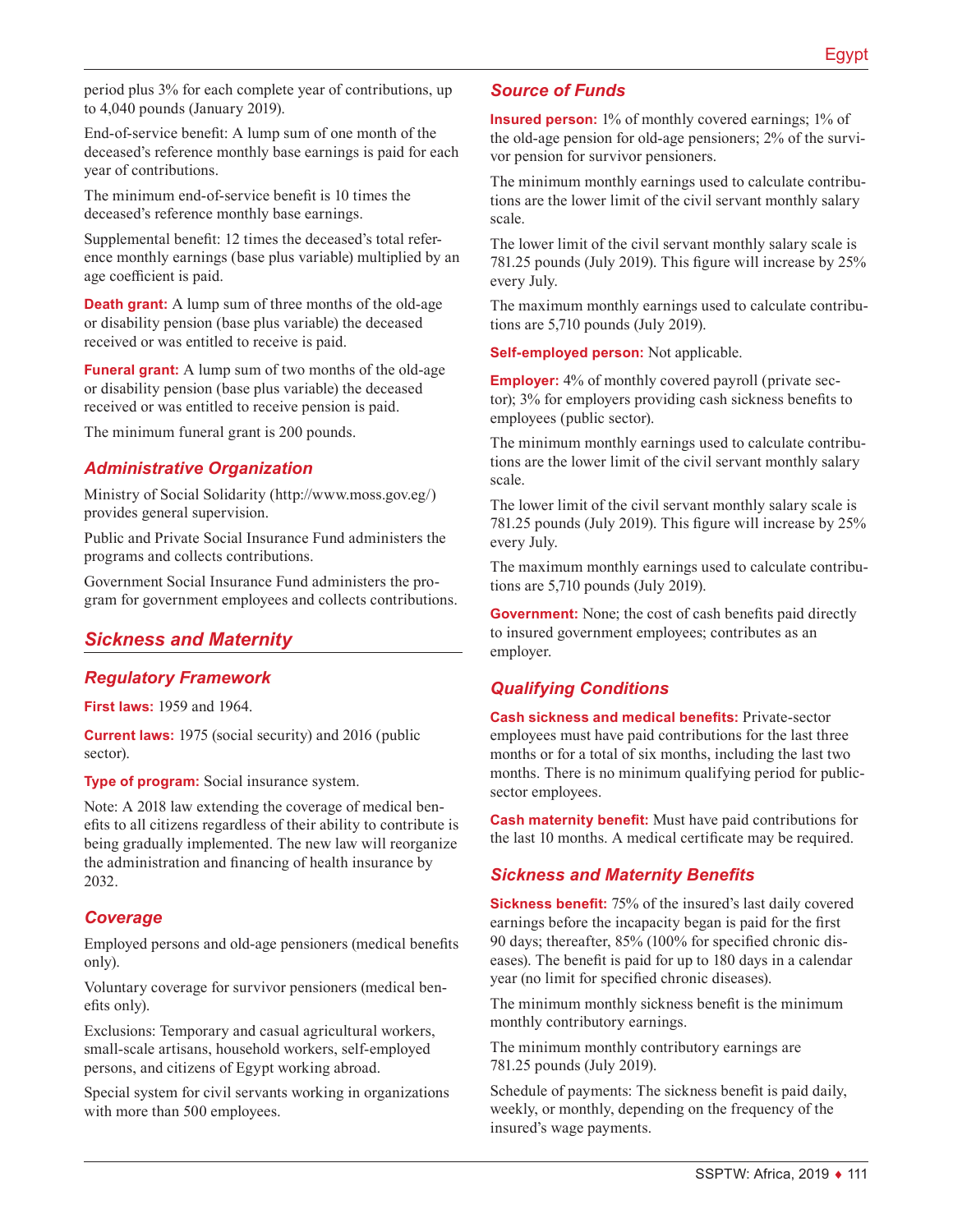## Egypt

**Maternity benefit:** 100% of the insured's last daily covered earnings before the maternity leave period began is paid for 90 days (up to 120 days for public-sector employees). The benefit is paid for a maximum of three pregnancies.

The minimum monthly maternity benefit is the minimum monthly contributory earnings.

The minimum monthly contributory earnings are 781.25 pounds (July 2019).

Nursing breaks are provided for up to one hour a day.

Schedule of payments: The maternity benefit is paid daily, weekly, or monthly, depending on the frequency of the insured's wage payments.

## *Workers' Medical Benefits*

Benefits include general and specialist care, surgery, hospitalization, maternity care, dental care, laboratory services, medicine, rehabilitation services, and appliances.

Employer, public, or other medical facilities provide service benefits under contract with the Health Insurance Organization.

### *Dependents' Medical Benefits*

No information is available.

### *Administrative Organization*

Ministry of Health and Population ([http://www.mohp.gov](http://www.mohp.gov.eg/) [.eg/](http://www.mohp.gov.eg/)) provides general supervision of medical benefits.

Public and Private Social Insurance Fund and Government Social Insurance Fund administer contributions and cash benefits.

Health Insurance Organization administers medical benefits through its hospitals.

### *Work Injury*

#### *Regulatory Framework*

**First law:** 1936.

**Current law:** 1975 (social security).

**Type of program:** Social insurance system.

#### *Coverage*

Employed persons.

Exclusions: Self-employed persons, casual workers, household workers, and citizens of Egypt working abroad.

#### *Source of Funds*

**Insured person:** None.

**Self-employed person:** Not applicable.

**Employer:** 3% of monthly covered payroll for privatesector employees; 2% for public-sector employees; 1% for civil servants.

The minimum monthly earnings used to calculate contributions are the lower limit of the civil servant monthly salary scale.

The lower limit of the civil servant monthly salary scale is 781.25 pounds (July 2019). This figure will increase by 25% every July.

The maximum monthly earnings used to calculate contributions are 5,710 pounds (July 2019).

**Government:** None; contributes as an employer.

### *Qualifying Conditions*

Must be assessed with a work injury or occupational disease. There is no minimum qualifying period.

### *Temporary Disability Benefits*

100% of the insured's average daily covered earnings in the year before the disability began is paid from the day after the disability began until full recovery or certification of permanent disability.

The minimum monthly temporary disability benefit is the minimum monthly contributory earnings.

The minimum monthly contributory earnings are 781.25 pounds (July 2019).

Schedule of payments: The temporary disability benefit is paid daily, weekly, or monthly, depending on the frequency of the insured's wage payments.

### *Permanent Disability Benefits*

**Base permanent disability pension:** For a total (100%) disability, 80% of the insured's average monthly base earnings in the year before the disability began is paid.

Base earnings exclude certain forms of compensation, such as bonuses, incentives, commissions, and profit shares.

The maximum monthly base earnings used to calculate the base permanent disability pension are 1,670 pounds (July 2019).

Partial disability: For an assessed degree of disability of at least 35% but less than 100%, a percentage of the full base permanent disability pension is paid based on the assessed degree of disability. If the assessed degree of disability is less than 35%, a lump sum of 48 months of the base permanent disability pension multiplied by the assessed degree of disability is paid.

End-of-service benefit: A lump sum of one month of the insured's monthly base earnings is paid for each year of contributions.

The maximum monthly base earnings used to calculate the end-of-service benefit are 1,670 pounds (July 2019).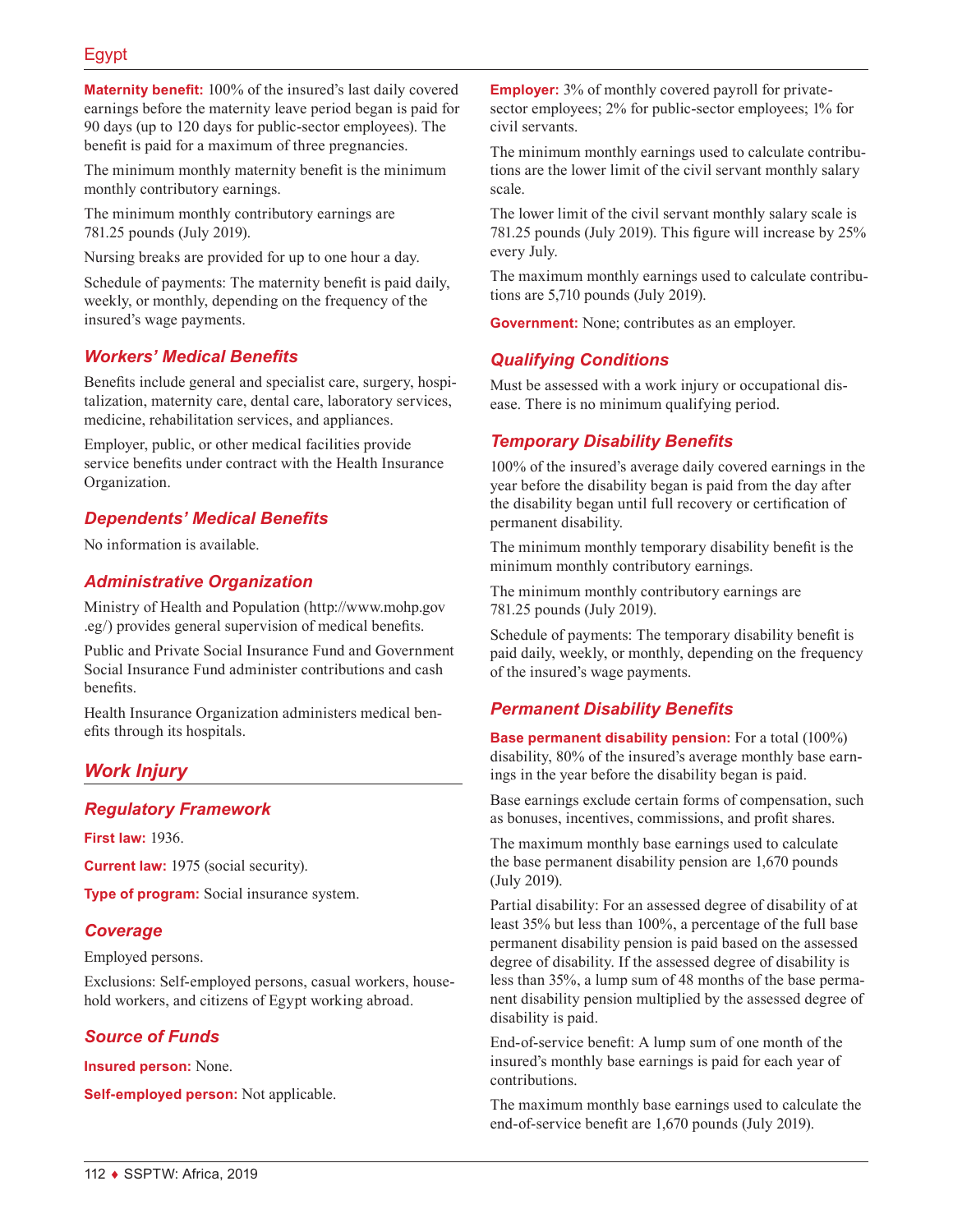The minimum end-of-service benefit is 10 times the insured's monthly base earnings.

Constant-attendance allowance: 20% of the base permanent disability pension is paid if the insured requires the constant attendance of others to perform daily functions.

Benefit adjustment: Pensions are increased by 5% after each five-year period of continuous disability, up to age 60.

**Variable permanent disability pension:** For a total (100%) disability, 80% of the insured's reference monthly variable earnings is paid.

The reference variable earnings are the insured's average monthly variable earnings for the total contribution period, up to 4,040 pounds (January 2019).

Partial disability: For an assessed degree of disability of at least 35% but less than 100%, a percentage of the full variable permanent disability pension is paid based on the assessed degree of disability. If the assessed degree of disability is less than 35%, a lump sum of a percentage of 48 months of the variable permanent disability pension is paid based on the assessed degree of disability.

Constant-attendance allowance: 20% of the variable permanent disability pension is paid if the insured requires the constant attendance of others to perform daily functions.

Benefit adjustment: Pensions are increased by 5% after each five-year period of continuous disability, up to age 60.

## *Workers' Medical Benefits*

Benefits include general and specialist care, surgery, hospitalization, medicine, X-rays, appliances, and rehabilitation.

## *Survivor Benefits*

**Base survivor pension:** 80% of the insured's average monthly base earnings in the year before death is paid.

Base earnings exclude certain forms of compensation, such as bonuses, incentives, commissions, and profit shares.

The maximum monthly base earnings used to calculate the base survivor pension are 1,670 pounds (July 2019).

End-of-service benefit: A lump sum of one month of the deceased's average monthly base earnings in the year before death is paid for each year of contributions.

The maximum monthly base earnings used to calculate the end-of-service benefit are 1,670 pounds (July 2019).

The minimum end-of-service benefit is 10 times the insured's base earnings in the year before death.

Benefits are split among eligible survivors according to a schedule in law, including a dependent widow; a dependent widower with a disability; dependent sons younger than age 21 (age 26 if a full time student, no limit if disabled);

unmarried dependent daughters; dependent parents; and, in the absence of eligible sons or daughters, dependent brothers and sisters under certain conditions.

All survivor pensions may be taken as a lump sum.

**Variable survivor pension:** 80% of the insured's reference monthly variable earnings is paid.

The reference monthly variable earnings are the insured's average monthly variable earnings for the total contribution period, up to 4,040 pounds (January 2019).

Benefits are split among eligible survivors according to a schedule in law, including a dependent widow; a dependent widower with a disability; dependent sons younger than age 21 (age 26 if a student, no limit if disabled); unmarried dependent daughters; dependent parents; and, in the absence of eligible sons or daughters, dependent brothers and sisters under certain conditions.

All survivor pensions may be taken as a lump sum.

**Death grant:** See Old Age, Disability, and Survivors.

**Funeral grant:** See Old Age, Disability, and Survivors.

#### *Administrative Organization*

Ministry of Social Solidarity ([http://www.moss.gov.eg/\)](http://www.moss.gov.eg/) provides general supervision.

Public and Private Social Insurance Fund and Government Social Insurance Fund administer contributions and cash benefits.

Health Insurance Organization administers medical benefits through its hospitals.

## *Unemployment*

### *Regulatory Framework*

**First law:** 1959.

**Current law:** 1975 (social security).

**Type of program:** Social insurance system.

#### *Coverage*

Public- and private-sector employees.

Exclusions: Self-employed persons; temporary, seasonal, and casual workers; family labor; household workers; civil servants and employees of local governments; employees older than age 60; artisans; and citizens of Egypt working abroad.

#### *Source of Funds*

**Insured person:** None.

**Self-employed person:** Not applicable.

**Employer:** 2% of monthly covered payroll.